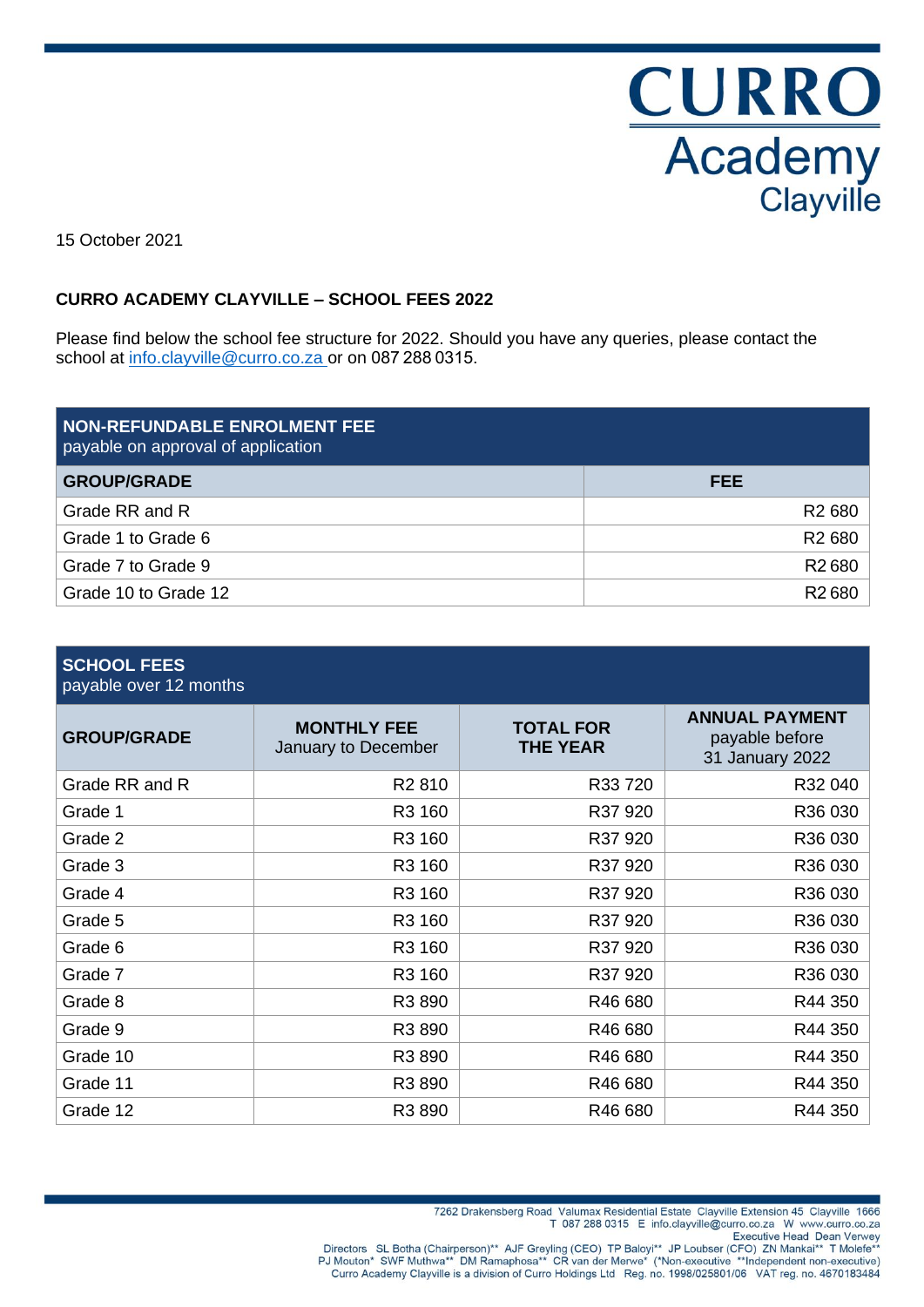# **CURRO**<br>Academy

#### **OTHER FEES** payable over 12 months

| <b>GROUP/GRADE</b>                                                                                                                                                                                 | <b>MONTHLY FEE</b><br>January to December | <b>TOTAL FOR THE</b><br><b>YEAR</b> |
|----------------------------------------------------------------------------------------------------------------------------------------------------------------------------------------------------|-------------------------------------------|-------------------------------------|
| Aftercare (full day)                                                                                                                                                                               | R940                                      | R11 280                             |
| Aftercare day visitor                                                                                                                                                                              | R80 per day                               | n/a                                 |
| <b>Stationery</b>                                                                                                                                                                                  |                                           |                                     |
| <b>Grade RR and R stationery</b>                                                                                                                                                                   | R930 once-off                             | n/a                                 |
| Grade 1 stationery                                                                                                                                                                                 | R900 once-off                             | n/a                                 |
| Grade 2 stationery                                                                                                                                                                                 | R730 once-off                             | n/a                                 |
| Grade 3 stationery                                                                                                                                                                                 | R870 once-off                             | n/a                                 |
| Grade 4 to Grade 6 stationery                                                                                                                                                                      | R550 once-off                             | n/a                                 |
| Grade 7 stationery                                                                                                                                                                                 | R840 once-off                             | n/a                                 |
| Grade 8 stationery                                                                                                                                                                                 | R650 once-off                             | n/a                                 |
| Grade 9 stationery                                                                                                                                                                                 | R550 once-off                             | n/a                                 |
| Grade 10 to Grade 12 stationery                                                                                                                                                                    | R700 once-off                             | n/a                                 |
| <b>Textbooks</b>                                                                                                                                                                                   |                                           |                                     |
| <b>Grade R textbooks</b>                                                                                                                                                                           | R300 once-off                             | From school                         |
| Grade 1 textbooks                                                                                                                                                                                  | R400 once-off                             | From school                         |
| Grade 2 textbooks                                                                                                                                                                                  | R400 once-off                             | From school                         |
| Grade 3 textbooks                                                                                                                                                                                  | R530 once-off                             | From school                         |
| Grade 4 textbooks                                                                                                                                                                                  | R750 once-off                             | Rental from school                  |
| Grade 5 textbooks                                                                                                                                                                                  | R750 once-off                             | Rental from school                  |
| Grade 6 textbooks                                                                                                                                                                                  | R750 once-off                             | Rental from school                  |
| Grade 7 textbooks                                                                                                                                                                                  | R1 100 once-off                           | Rental from school                  |
| Grade 8 textbooks                                                                                                                                                                                  | R1 400 once-off                           | Rental from school                  |
| Grade 9 textbooks                                                                                                                                                                                  | R1 500 once-off                           | Rental from school                  |
| Grade 10 textbooks                                                                                                                                                                                 | R1 300 once-off                           | Rental from school                  |
| Grade 11 textbooks                                                                                                                                                                                 | R1 800 once-off                           | Rental from school                  |
| Grade 12 textbooks                                                                                                                                                                                 | R1 800 once-off                           | Rental from school                  |
| <b>Wider subject choices</b>                                                                                                                                                                       |                                           |                                     |
| Wider subject choice offering<br>Grades 8 to 12: Cost per subject<br>Costs are only applicable if taken as an<br>additional 8th, 9th or 10th subject<br>(See more information under general below) | R600                                      | R7 200                              |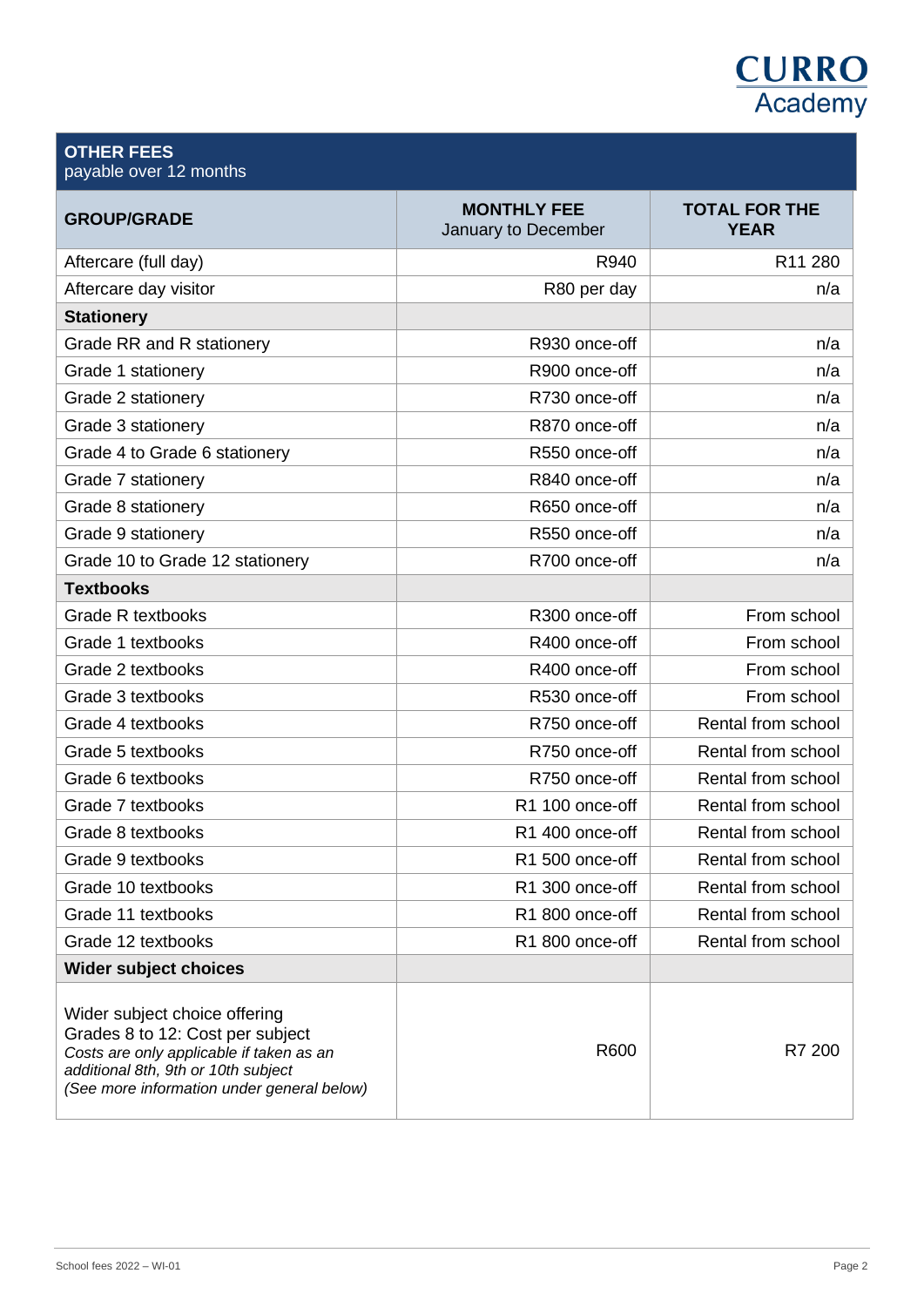Technology provision, support and services are included in the school fees. Parents and guardians will still need to purchase devices where applicable. Hard-copy textbooks are rented to learners by the school on an annual basis and returned at the end of the school year. Parents will be invoiced in January 2022 for stationery and textbook rental. The costs for stationery and textbooks are additional to school fees.

NB: All monthly school fees are payable in advance. Learners returning in January 2022 must be up to date with school fees before being allocated into a class for 2022. Rental textbooks will only be issued to learners after payments have been made. Parents, please ensure that payments are up to date at all times.

|          | <b>PAYMENT METHODS 2022</b>                                                                                                     |
|----------|---------------------------------------------------------------------------------------------------------------------------------|
| Method 1 | Annual payment in advance, due by 31 January 2022.                                                                              |
| Method 2 | Debit-order payments, which can be scheduled monthly in advance x 12 months on or about<br>the 2nd, 16th or 26th of each month. |
|          | YOUR FAMILY CODE IS REQUIRED AS THE REFERENCE FOR ALL PAYMENTS.                                                                 |
|          | Please note that cash is not accepted as a form of payment for fees at the school.                                              |

## **DEBIT-ORDER COMPLETION**

If you are not yet paying by debit order, we request that you do so as soon as possible since this substantially reduces the administrative burden to identify deposits into our bank account and allocate to the correct learner accounts. We rely on predictable monthly cash flows to manage our affairs.

Please complete a debit-order form and deliver it by hand to the school's bursar before 3 December 2021. The form is available from the school and on the Curro website at [www.curro.co.za.](http://www.curro.co.za/)

| <b>BANK DETAILS</b>    |                                            |
|------------------------|--------------------------------------------|
| <b>Name of account</b> | Curro Holdings T/A Curro Academy Clayville |
| <b>Bank</b>            | <b>FNB</b>                                 |
| <b>Account number</b>  | 62610870322                                |
| <b>Branch code</b>     | 250655                                     |
| <b>Reference</b>       | Family code                                |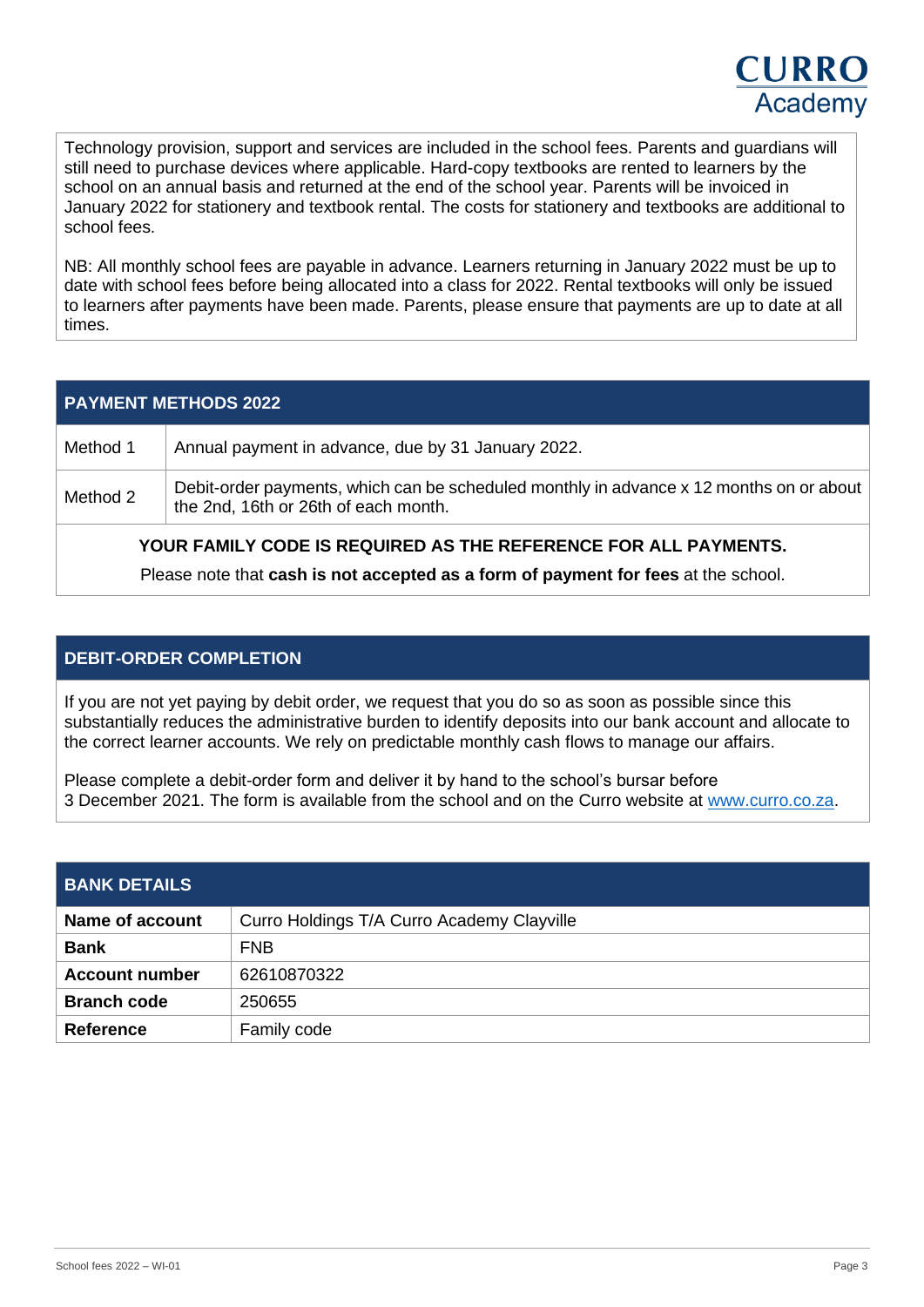

### **GENERAL**

#### **1. School fees**

School fees for 2022 exclude the following:

- The e-learning device (tablet) and any insurance, maintenance or other costs relating to the device itself
- All textbooks and learning materials (including the cost of e-books)
- School uniforms
- Stationery
- Entrance fees, travel costs, accommodation and food for school excursions and sports trips, unless otherwise advised by the school
- School photos
- Therapists' or psychologists' fees

#### **2. Aftercare fees**

Aftercare fees for 2022 include the following:

- One meal per day
- Supervision
- Limited homework support

Aftercare fees for 2022 exclude the following:

• Specialist subject and homework support

#### **3. E-learning devices (tablets)**

E-learning devices (tablets) will be utilised by all learners from Grade 8 to Grade 12. These devices are not compulsory.

This will have the following impact on you:

- If your child is in Grade 8 to Grade 12, you will be responsible for purchasing an e-learning device (tablet) for your child to use. The school will provide you with details and the minimum specifications required for the device.
- You will be responsible for the insurance and general maintenance and care of the device.
- All learners will have free access to the Internet on the school campus.

#### **4. Textbooks**

• All Grade R to Grade 12 learners do not need to order textbooks as the school will order the books. Learners will pay an annual rental for the use of textbooks. These accounts will be invoiced in January 2022 as per pricelist for new learners and in December 2021 for existing learners.